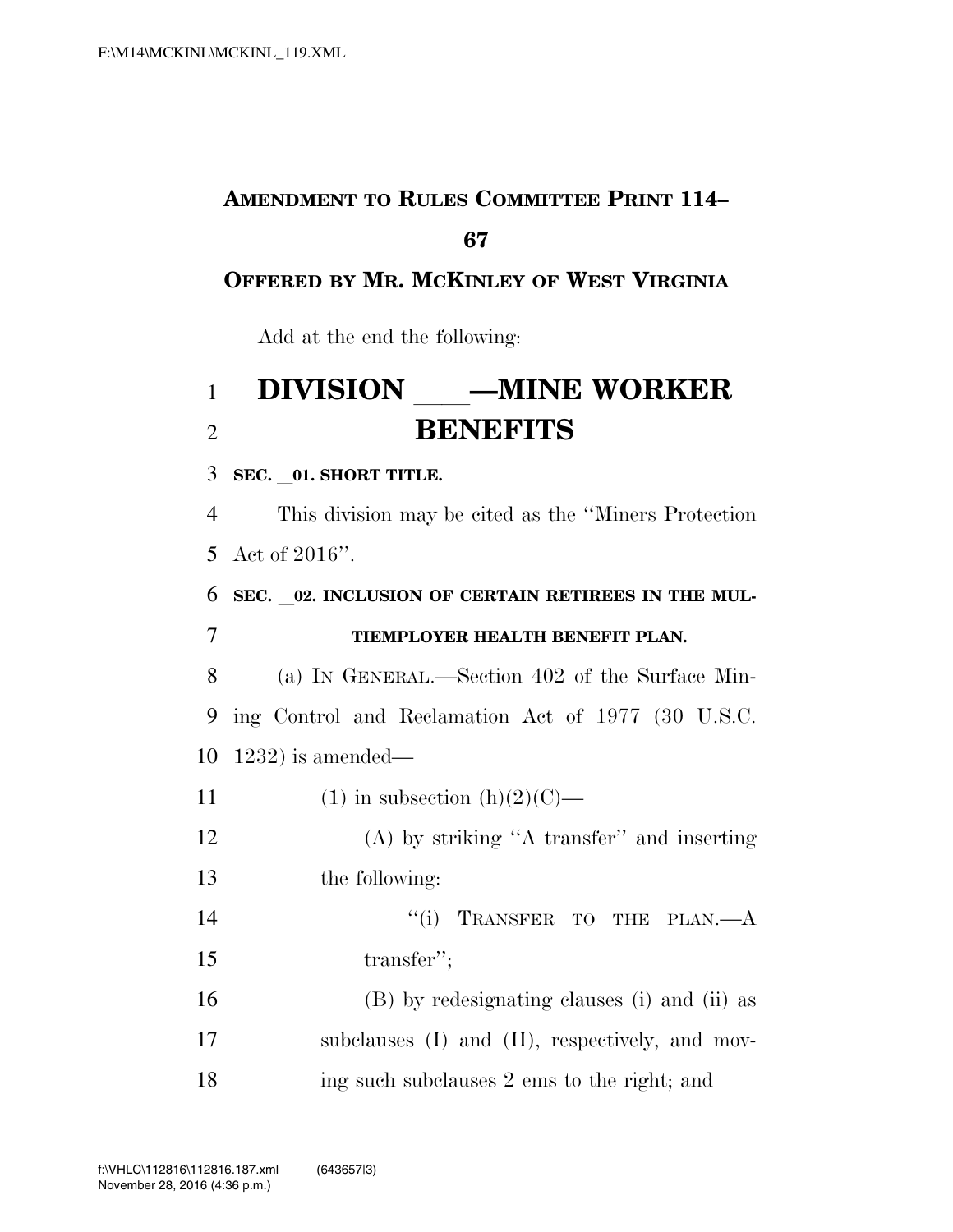| $\mathbf{1}$   | (C) by striking the matter following such       |
|----------------|-------------------------------------------------|
| $\overline{2}$ | subclause (II) (as so redesignated) and insert- |
| 3              | ing the following:                              |
| $\overline{4}$ | "(ii) CALCULATION OF EXCESS.—The                |
| 5              | excess determined under clause (i) shall be     |
| 6              | calculated by taking into account only—         |
| 7              | "(I) those beneficiaries actually               |
| 8              | enrolled in the Plan as of the date of          |
| 9              | the enactment of the Miners Protec-             |
| 10             | tion Act of 2016 who are eligible to            |
| 11             | receive health benefits under the Plan          |
| 12             | on the first day of the calendar year           |
| 13             | for which the transfer is made, other           |
| 14             | than those beneficiaries enrolled in            |
| 15             | the Plan under the terms of a partici-          |
| 16             | pation agreement with the current or            |
| 17             | former employer of such beneficiaries;          |
| 18             | and                                             |
| 19             | $\lq\lq$ (II) those beneficiaries whose         |
| 20             | health benefits, defined as those bene-         |
| 21             | fits payable directly following death or        |
| 22             | retirement or upon a finding of dis-            |
| 23             | ability by an employer in the bitu-             |
| 24             | minous coal industry under a coal               |
| 25             | wage agreement (as defined in section)          |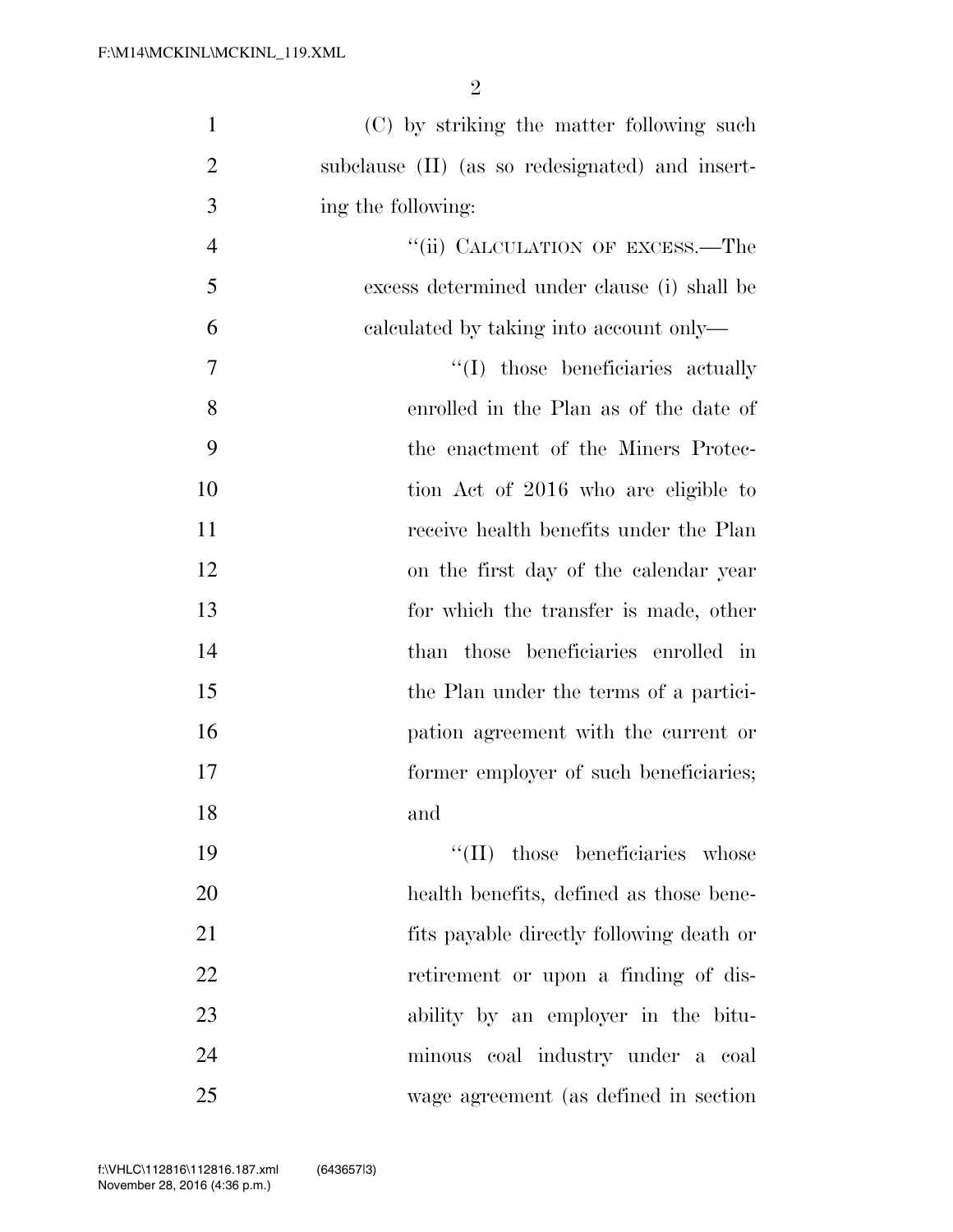| $\mathbf{1}$   | $9701(b)(1)$ of the Internal Revenue           |
|----------------|------------------------------------------------|
| $\overline{2}$ | Code of 1986), would be denied or re-          |
| 3              | duced as a result of a bankruptcy pro-         |
| $\overline{4}$ | ceeding commenced in 2012 or 2015.             |
| 5              | "(iii) ELIGIBILITY OF CERTAIN RETIR-           |
| 6              | EES.—Individuals referred to in clause         |
| 7              | $(ii)(II)$ shall be treated as eligible to re- |
| 8              | ceive health benefits under the Plan.          |
| 9              | "(iv) REQUIREMENTS FOR TRANS-                  |
| 10             | FER.—The amount of the transfer other-         |
| 11             | wise determined under this subparagraph        |
| 12             | for a fiscal year shall be reduced by any      |
| 13             | amount transferred for the fiscal year to      |
| 14             | the Plan, to pay benefits required under       |
| 15             | the Plan, from a voluntary employees' ben-     |
| 16             | eficiary association established as a result   |
| 17             | of a bankruptcy proceeding described in        |
| 18             | clause (ii).                                   |
| 19             | "(v) VEBA TRANSFER.—The admin-                 |
| 20             | istrator of such voluntary employees' bene-    |
| 21             | ficiary association shall transfer to the      |
| 22             | Plan any amounts received as a result of       |
| 23             | such bankruptcy proceeding, reduced by an      |
| 24             | amount for administrative costs of such as-    |
| 25             | sociation."; and                               |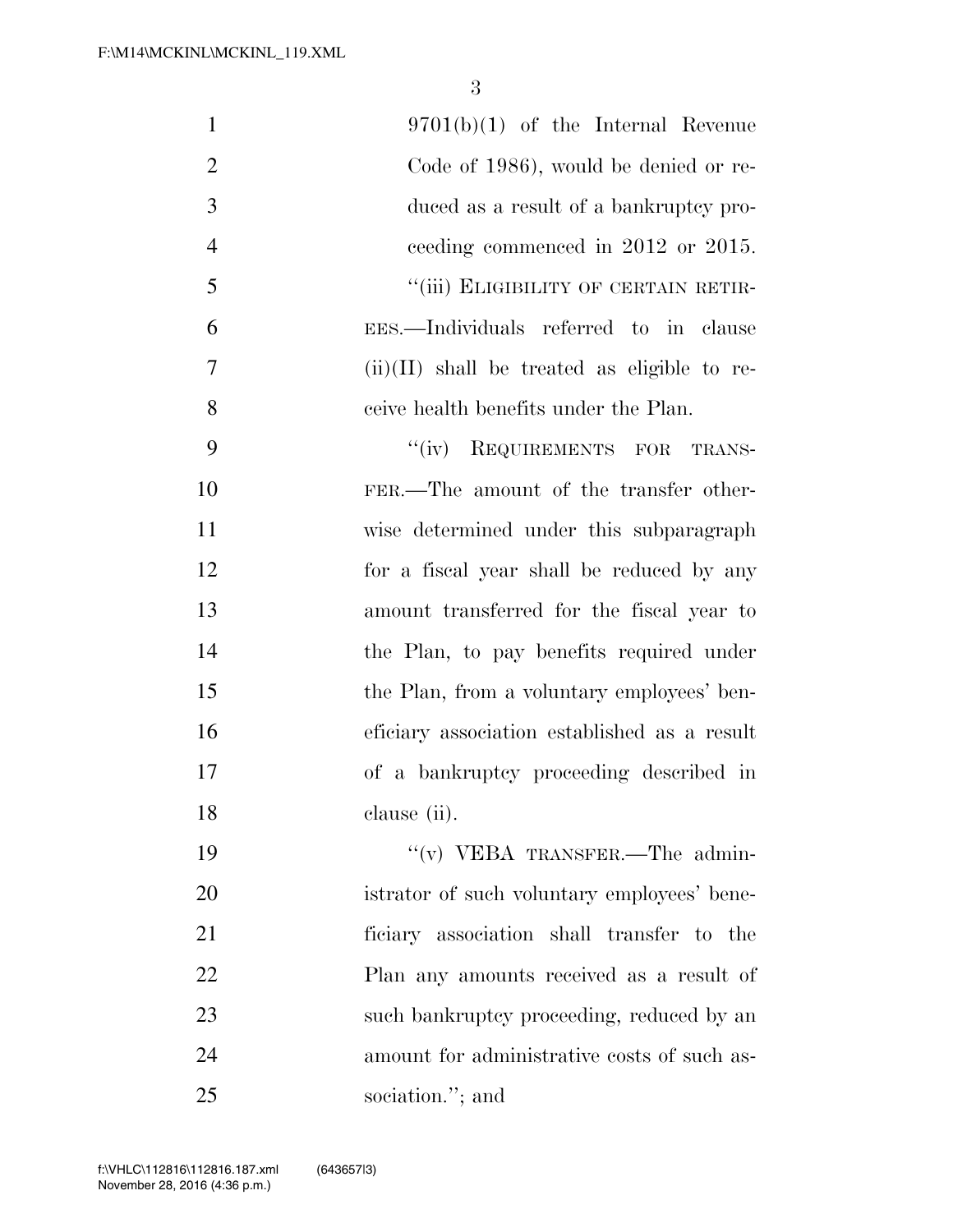| $\mathbf{1}$   | $(2)$ in subsection $(i)$ —                         |
|----------------|-----------------------------------------------------|
| $\overline{2}$ | $(A)$ by redesignating paragraph $(4)$ as           |
| 3              | paragraph $(5)$ ; and                               |
| $\overline{4}$ | (B) by inserting after paragraph (3) the            |
| 5              | following:                                          |
| 6              | $``(4)$ ADDITIONAL AMOUNTS.—                        |
| $\overline{7}$ | "(A) CALCULATION.—If the dollar limita-             |
| 8              | tion specified in paragraph $(3)(A)$ exceeds the    |
| 9              | aggregate amount required to be transferred         |
| 10             | under paragraphs $(1)$ and $(2)$ for a fiscal year, |
| 11             | the Secretary of the Treasury shall transfer an     |
| 12             | additional amount equal to the difference be-       |
| 13             | tween such dollar limitation and such aggregate     |
| 14             | amount to the trustees of the 1974 UMWA             |
| 15             | Pension Plan to pay benefits required under         |
| 16             | that plan.                                          |
| 17             | CESSATION OF TRANSFERS.-The<br>$\lq\lq (B)$         |
| 18             | transfers described in subparagraph (A) shall       |
| 19             | cease as of the first fiscal year beginning after   |
| 20             | the first plan year for which the funded per-       |
| 21             | centage (as defined in section $432(i)(2)$ of the   |
| 22             | Internal Revenue Code of 1986) of the 1974          |
| 23             | UMWA Pension Plan is at least 100 percent.          |
| 24             | PROHIBITION ON<br>``(C)<br><b>BENEFIT</b><br>IN-    |
| 25             | CREASES, ETC.—During a fiscal year in which         |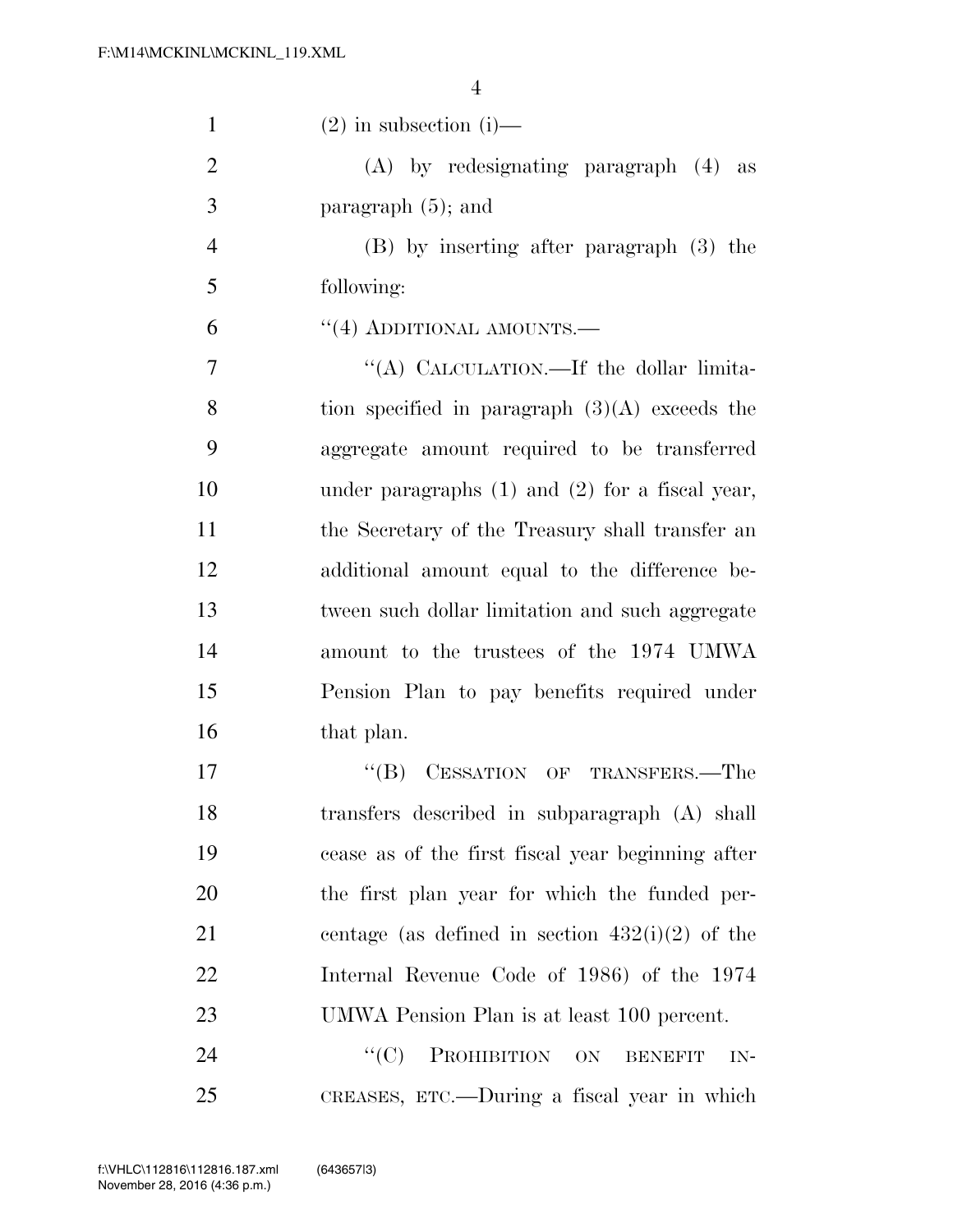the 1974 UMWA Pension Plan is receiving transfers under subparagraph (A), no amend- ment of such plan which increases the liabilities of the plan by reason of any increase in bene- fits, any change in the accrual of benefits, or any change in the rate at which benefits become nonforfeitable under the plan may be adopted unless the amendment is required as a condi- tion of qualification under part I of subchapter D of chapter 1 of the Internal Revenue Code of 1986.

12 "(D) TREATMENT OF TRANSFERS FOR PURPOSES OF WITHDRAWAL LIABILITY UNDER ERISA.—The amount of any transfer made under subparagraph (A) (and any earnings at- tributable thereto) shall be disregarded in deter- mining the unfunded vested benefits of the 1974 UMWA Pension Plan and the allocation of such unfunded vested benefits to an employer for purposes of determining the employer's withdrawal liability under section 4201.

22 "(E) REQUIREMENT TO MAINTAIN CON- TRIBUTION RATE.—A transfer under subpara- graph (A) shall not be made for a fiscal year unless the persons that are obligated to con-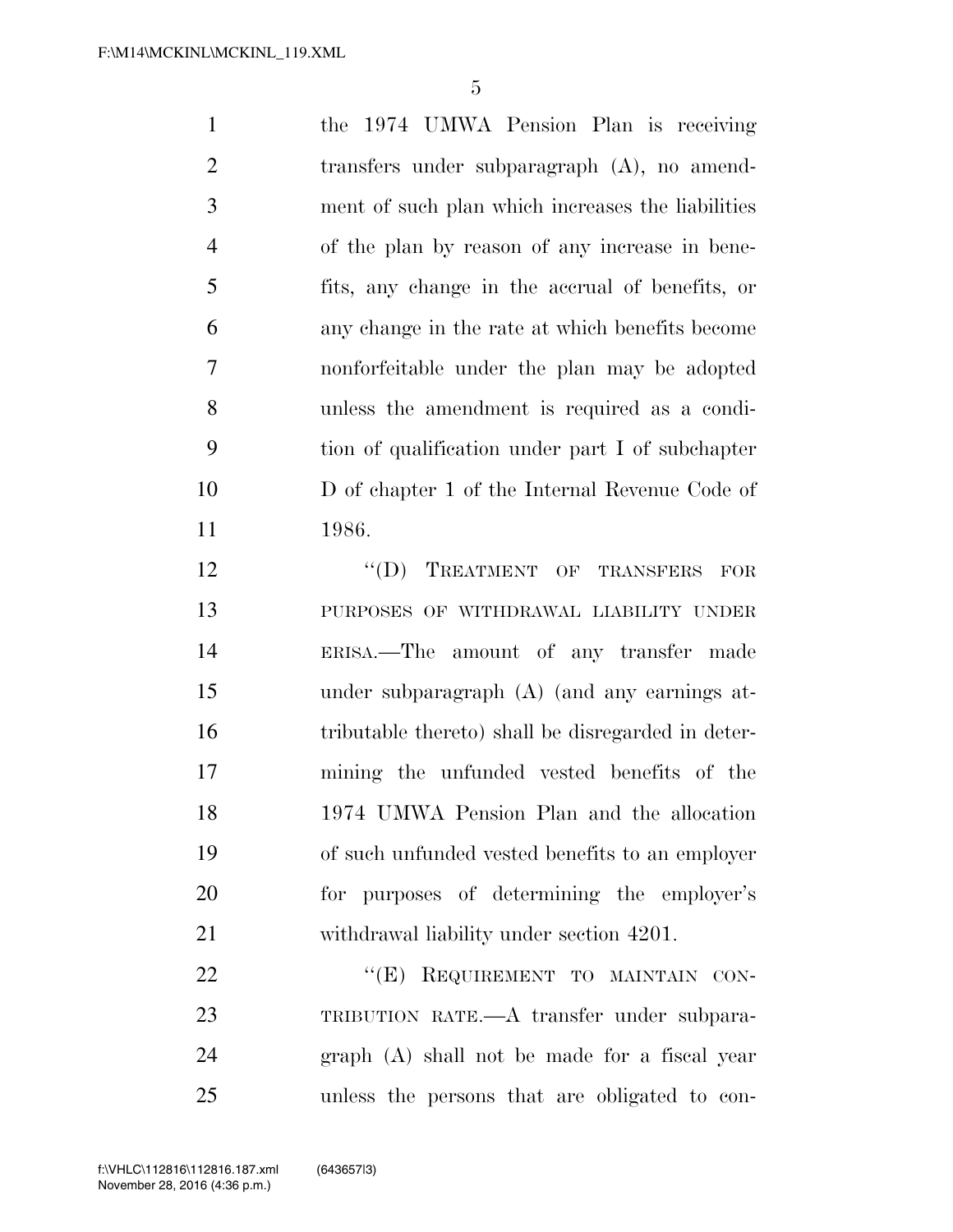| $\mathbf{1}$   | tribute to the 1974 UMWA Pension Plan on         |
|----------------|--------------------------------------------------|
| $\overline{2}$ | the date of the transfer are obligated to make   |
| 3              | the contributions at rates that are no less than |
| $\overline{4}$ | those in effect on the date which is 30 days be- |
| 5              | fore the date of enactment of the Miners Pro-    |
| 6              | tection Act of 2016.                             |
| 7              | $``$ (F) ENHANCED ANNUAL REPORTING.—             |
| 8              | "(i) In GENERAL.—Not later than the              |
| 9              | 90th day of each plan year beginning after       |
| 10             | the date of enactment of the Miners Pro-         |
| 11             | tection Act of 2016, the trustees of the         |
| 12             | 1974 UMWA Pension Plan shall file with           |
| 13             | the Secretary of the Treasury or the Sec-        |
| 14             | retary's delegate and the Pension Benefit        |
| 15             | Guaranty Corporation a report (including         |
| 16             | appropriate documentation and actuarial          |
| 17             | certifications from the plan actuary, as re-     |
| 18             | quired by the Secretary of the Treasury or       |
| 19             | the Secretary's delegate) that contains—         |
| 20             | $\lq\lq$ (I) whether the plan is in en-          |
| 21             | dangered or critical status under sec-           |
| 22             | tion 305 of the Employee Retirement              |
| 23             | Income Security Act of 1974 and sec-             |
| 24             | tion 432 of the Internal Revenue Code            |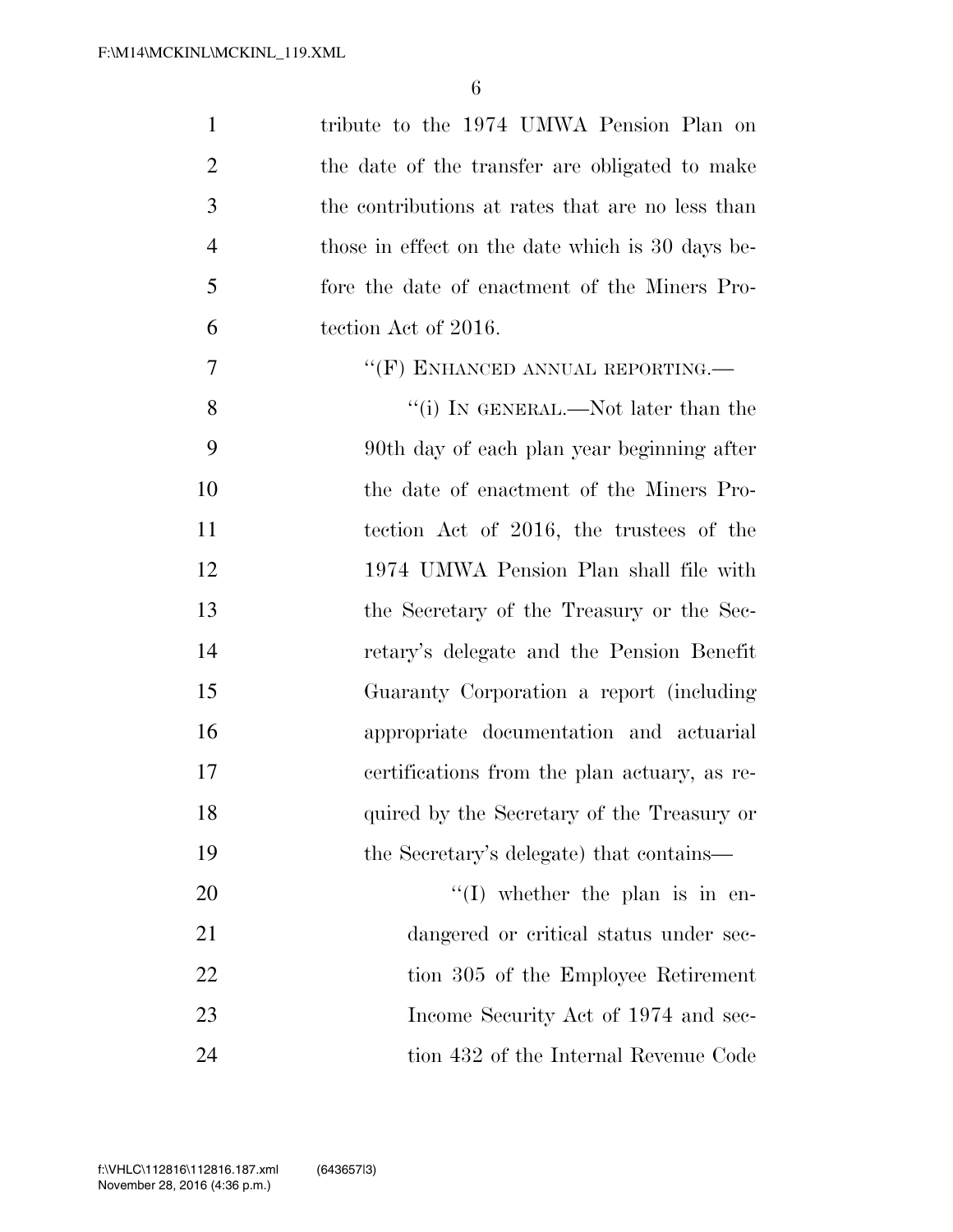| $\mathbf{1}$   | of 1986 as of the first day of such      |
|----------------|------------------------------------------|
| $\overline{2}$ | plan year;                               |
| 3              | $\lq\lq$ (II) the funded percentage (as  |
| $\overline{4}$ | defined in section $432(i)(2)$ of such   |
| 5              | Code) as of the first day of such plan   |
| 6              | year, and the underlying actuarial       |
| 7              | value of assets and liabilities taken    |
| 8              | into account in determining such per-    |
| 9              | centage;                                 |
| 10             | "(III) the market value of the as-       |
| 11             | sets of the plan as of the last day of   |
| 12             | the plan year preceding such plan        |
| 13             | year;                                    |
| 14             | "(IV) the total value of all con-        |
| 15             | tributions made during the plan year     |
| 16             | preceding such plan year;                |
| 17             | $\lq\lq(V)$ the total value of all bene- |
| 18             | fits paid during the plan year pre-      |
| 19             | eeding such plan year;                   |
| 20             | "(VI) eash flow projections for          |
| 21             | such plan year and either the 6 or 10    |
| 22             | succeeding plan years, at the election   |
| 23             | of the trustees, and the assumptions     |
| 24             | relied upon in making such projec-       |
| 25             | tions;                                   |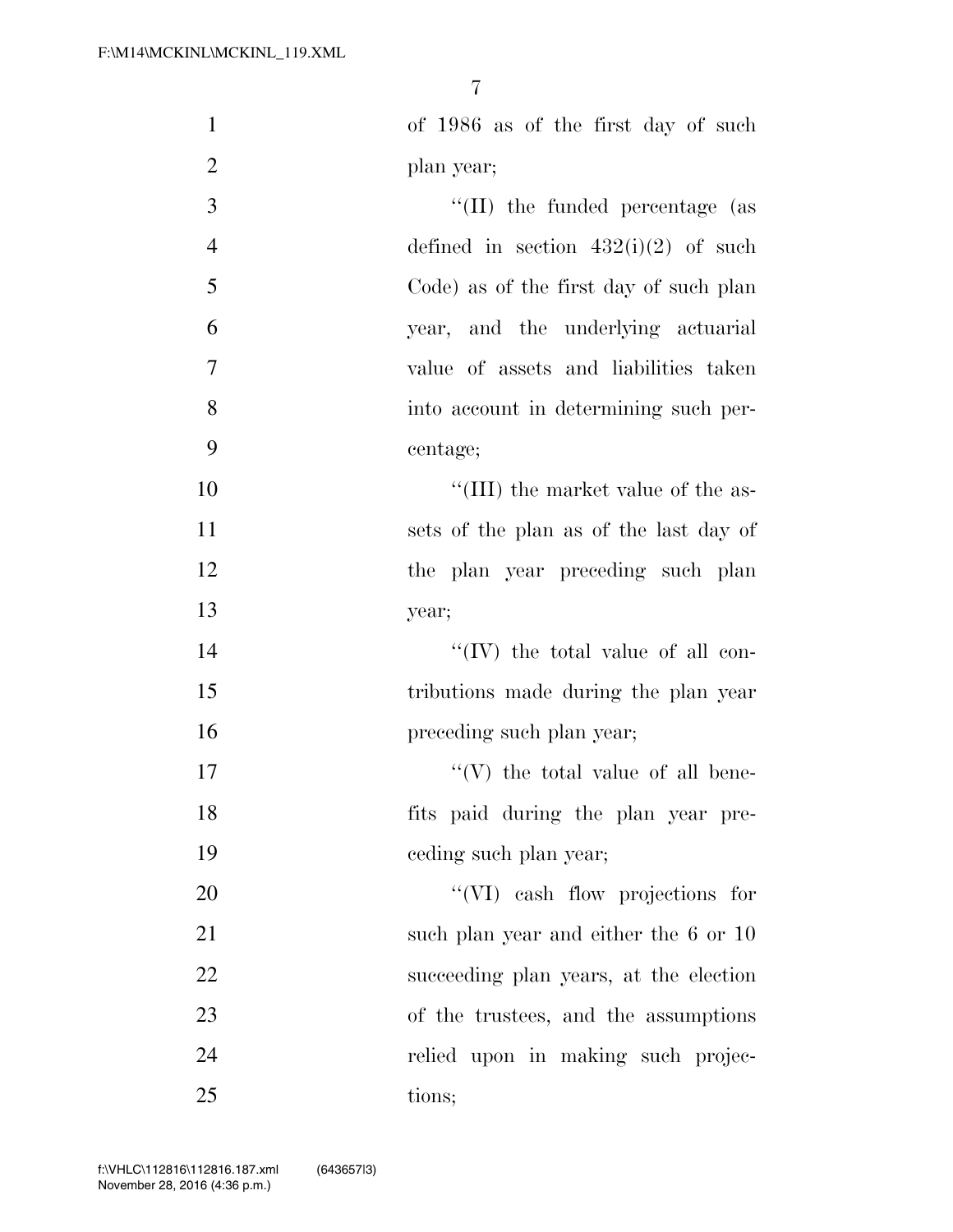| $\mathbf{1}$   | "(VII) funding standard account         |
|----------------|-----------------------------------------|
| $\overline{2}$ | projections for such plan year and the  |
| 3              | 9 succeeding plan years, and the as-    |
| $\overline{4}$ | sumptions relied upon in making such    |
| $\mathfrak{S}$ | projections;                            |
| 6              | "(VIII) the total value of all in-      |
| $\tau$         | vestment gains or losses during the     |
| $8\,$          | plan year preceding such plan year;     |
| 9              | $\lq\lq$ (IX) any significant reduction |
| 10             | in the number of active participants    |
| 11             | during the plan year preceding such     |
| 12             | plan year, and the reason for such re-  |
| 13             | duction;                                |
| 14             | "(X) a list of employers that           |
| 15             | withdrew from the plan in the plan      |
| 16             | year preceding such plan year, and      |
| 17             | the resulting reduction in contribu-    |
| 18             | tions;                                  |
| 19             | "(XI) a list of employers that          |
| 20             | paid withdrawal liability to the plan   |
| 21             | during the plan year preceding such     |
| 22             | plan year and, for each employer, a     |
| 23             | total assessment of the withdrawal li-  |
| 24             | ability paid, the annual payment        |
| 25             | amount, and the number of years re-     |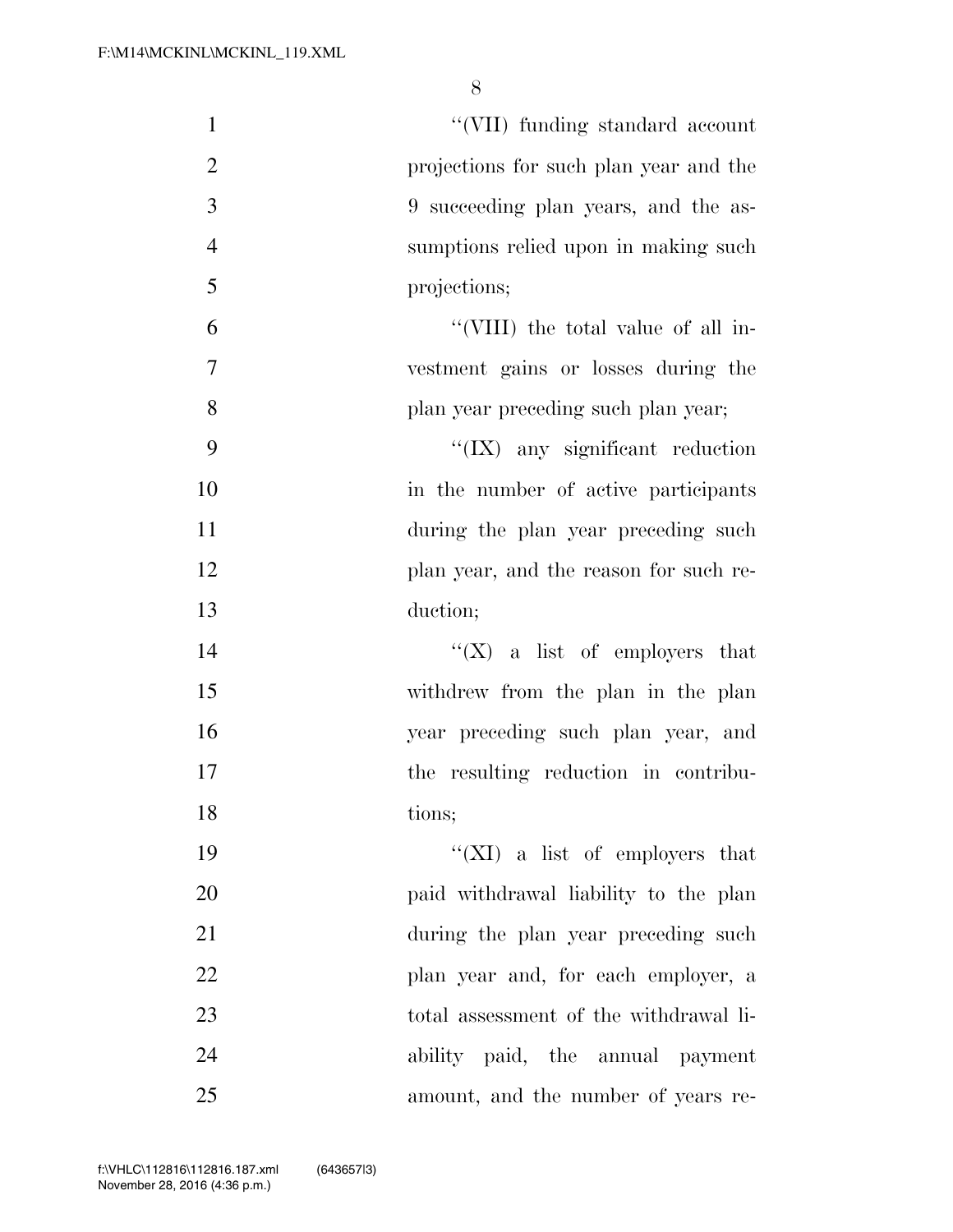| $\mathbf{1}$   | maining in the payment schedule with     |
|----------------|------------------------------------------|
| $\overline{2}$ | respect to such withdrawal liability;    |
| 3              | "(XII) any material changes to           |
| $\overline{4}$ | benefits, accrual rates, or contribution |
| 5              | rates during the plan year preceding     |
| 6              | such plan year;                          |
| $\tau$         | "(XIII) any scheduled benefit in-        |
| 8              | crease or decrease in the plan year      |
| 9              | preceding such plan year having a        |
| 10             | material effect on liabilities of the    |
| 11             | plan;                                    |
| 12             | "(XIV) details regarding<br>any          |
| 13             | funding improvement plan or rehabili-    |
| 14             | tation plan and updates to such plan;    |
| 15             | $\lq\lq$ (XV) the number of partici-     |
| 16             | pants and beneficiaries during the       |
| 17             | plan year preceding such plan year       |
| 18             | who are active participants, the num-    |
| 19             | ber of participants and beneficiaries in |
| 20             | pay status, and the number of termi-     |
| 21             | nated vested participants and bene-      |
| 22             | ficiaries;                               |
| 23             | $``(XVI)$ the information contained      |
| 24             | on the most recent annual funding no-    |
| 25             | tice submitted by the plan under sec-    |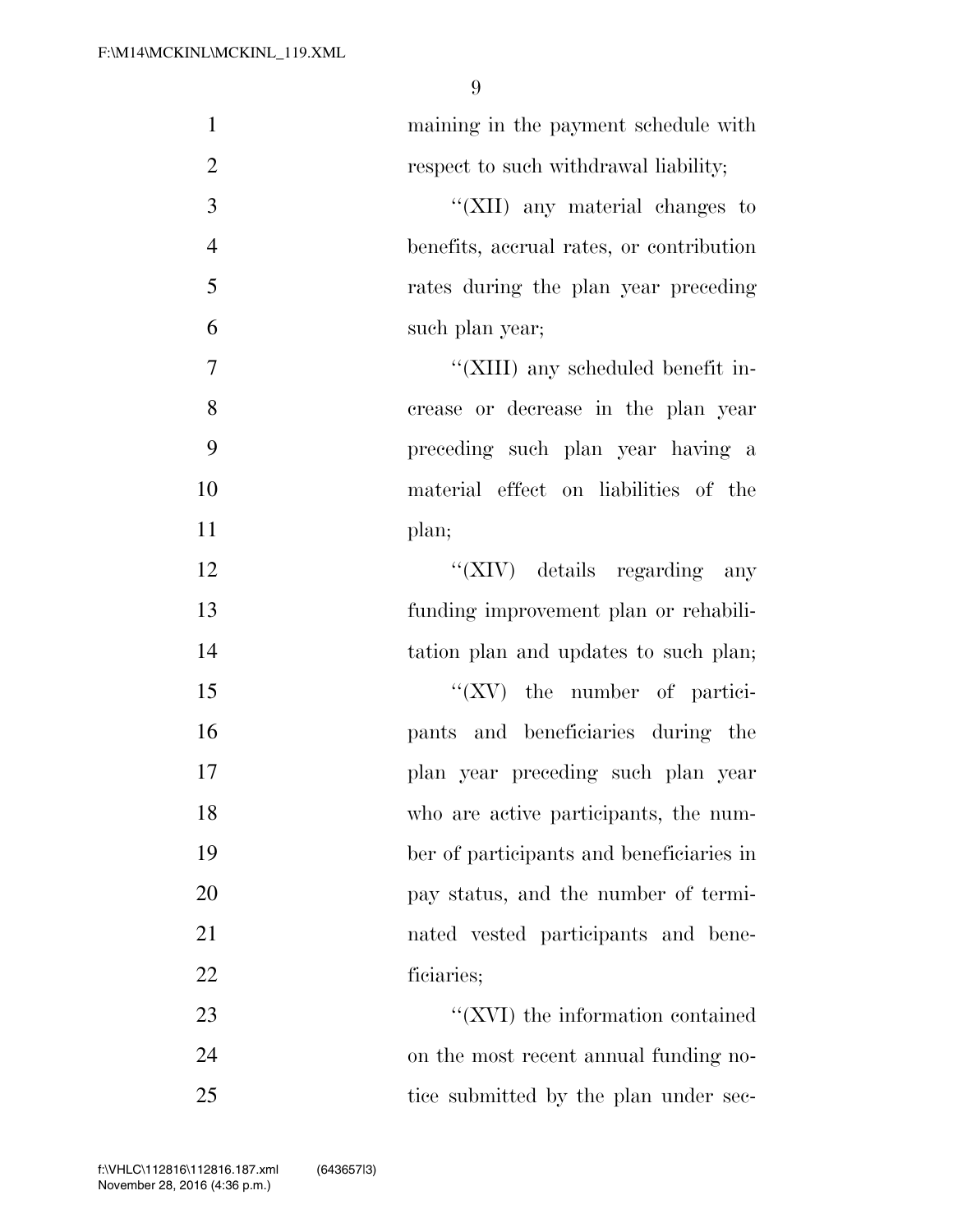| $\mathbf{1}$   | tion $101(f)$ of the Employee Retire-     |
|----------------|-------------------------------------------|
| $\mathbf{2}$   | ment Income Security Act of 1974;         |
| $\mathfrak{Z}$ | $``(XVII)$ the information<br>con-        |
| $\overline{4}$ | tained on the most recent Department      |
| 5              | of Labor Form 5500 of the plan; and       |
| 6              | "(XVIII) copies of the plan docu-         |
| $\overline{7}$ | ment and amendments, other retire-        |
| 8              | ment benefit or ancillary benefit plans   |
| 9              | relating to the plan and contribution     |
| 10             | obligations under such plans, a break-    |
| 11             | down of administrative expenses of        |
| 12             | the plan, participant census data and     |
| 13             | distribution of benefits, the most re-    |
| 14             | cent actuarial valuation report as of     |
| 15             | the plan year, copies of collective bar-  |
| 16             | gaining agreements, and financial re-     |
| 17             | ports, and such other information as      |
| 18             | the Secretary of the Treasury or the      |
| 19             | Secretary's delegate, in consultation     |
| 20             | with the Secretary of Labor and the       |
| 21             | Director of the Pension Benefit Guar-     |
| 22             | anty Corporation, may require.            |
| 23             | "(ii) ELECTRONIC SUBMISSION.—The          |
| 24             | report required under clause (i) shall be |
| 25             | submitted electronically.                 |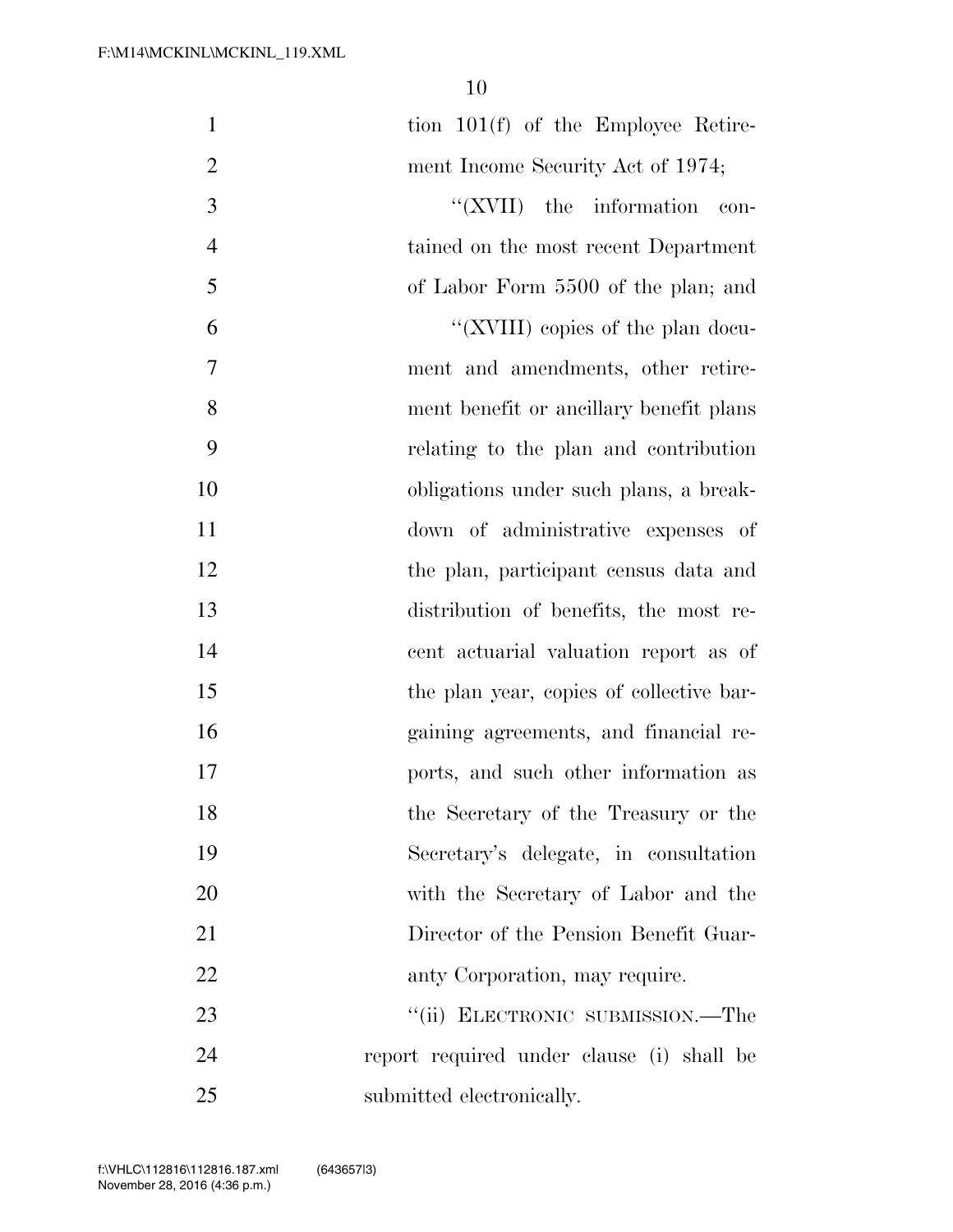1 ''(iii) INFORMATION SHARING.—The Secretary of the Treasury or the Sec- retary's delegate shall share the informa- tion in the report under clause (i) with the Secretary of Labor. ''(iv) PENALTY.—Any failure to file the report required under clause (i) on or before the date described in such clause

 shall be treated as a failure to file a report required to be filed under section 6058(a) of the Internal Revenue Code of 1986, ex- cept that section 6652(e) of such Code shall be applied with respect to any such 14 failure by substituting '\$100' for '\$25'. The preceding sentence shall not apply if 16 the Secretary of the Treasury or the Sec- retary's delegate determines that reason- able diligence has been exercised by the trustees of such plan in attempting to 20 timely file such report.

21 "(G) 1974 UMWA PENSION PLAN DE- FINED.—For purposes of this paragraph, the term '1974 UMWA Pension Plan' has the 24 meaning given the term in section  $9701(a)(3)$ of the Internal Revenue Code of 1986, but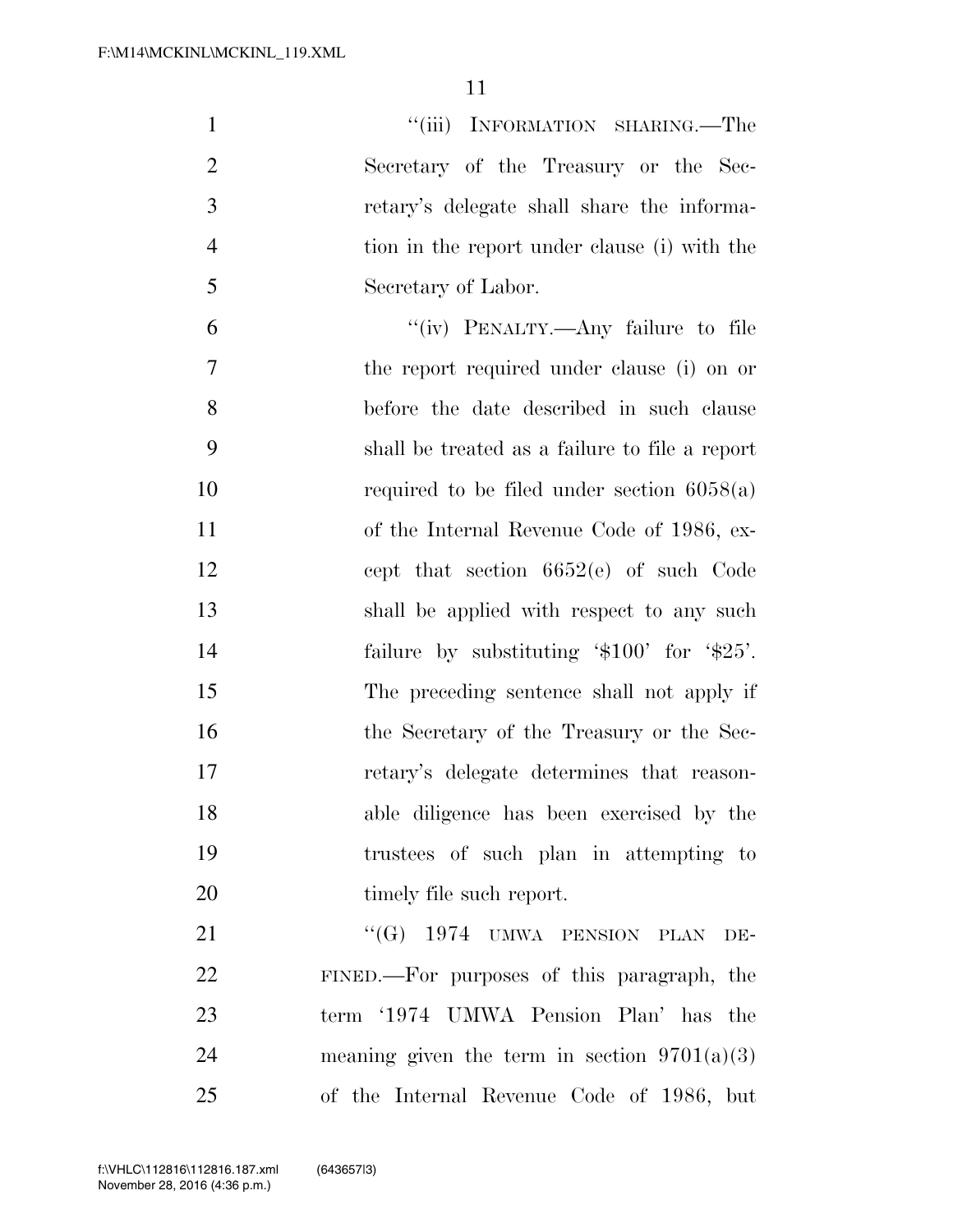| $\mathbf{1}$   | without regard to the limitation on participation     |
|----------------|-------------------------------------------------------|
| $\overline{2}$ | to individuals who retired in 1976 and there-         |
| 3              | after.".                                              |
| $\overline{4}$ | (b) EFFECTIVE DATES.—                                 |
| 5              | (1) IN GENERAL.—The amendments made by                |
| 6              | this section shall apply to fiscal years beginning    |
| 7              | after September 30, 2016.                             |
| 8              | (2)<br>REPORTING REQUIREMENTS.-Section                |
| 9              | $402(i)(4)(F)$ of the Surface Mining Control and Rec- |
| 10             | lamation Act of 1977 (30 U.S.C. 1232(i)(4)(F)), as    |
| 11             | added by this section, shall apply to plan years be-  |
| 12             | ginning after the date of the enactment of this Act.  |
|                |                                                       |
| 13             | SEC. _03. CLARIFICATION OF FINANCING OBLIGATIONS.     |
| 14             | (a) IN GENERAL.—Subsection (a) of section $9704$ of   |
| 15             | the Internal Revenue Code of 1986 is amended—         |
| 16             | $(1)$ by striking paragraph $(3)$ ,                   |
| 17             | (2) by striking "three premiums" and inserting        |
| 18             | "two premiums", and                                   |
| 19             | $(3)$ by striking ", plus" at the end of paragraph    |
| 20             | $(2)$ and inserting a period.                         |
| 21             | (b) CONFORMING AMENDMENTS.—                           |
| 22             | (1) Section 9704 of the Internal Revenue Code         |
| 23             | of $1986$ is amended—                                 |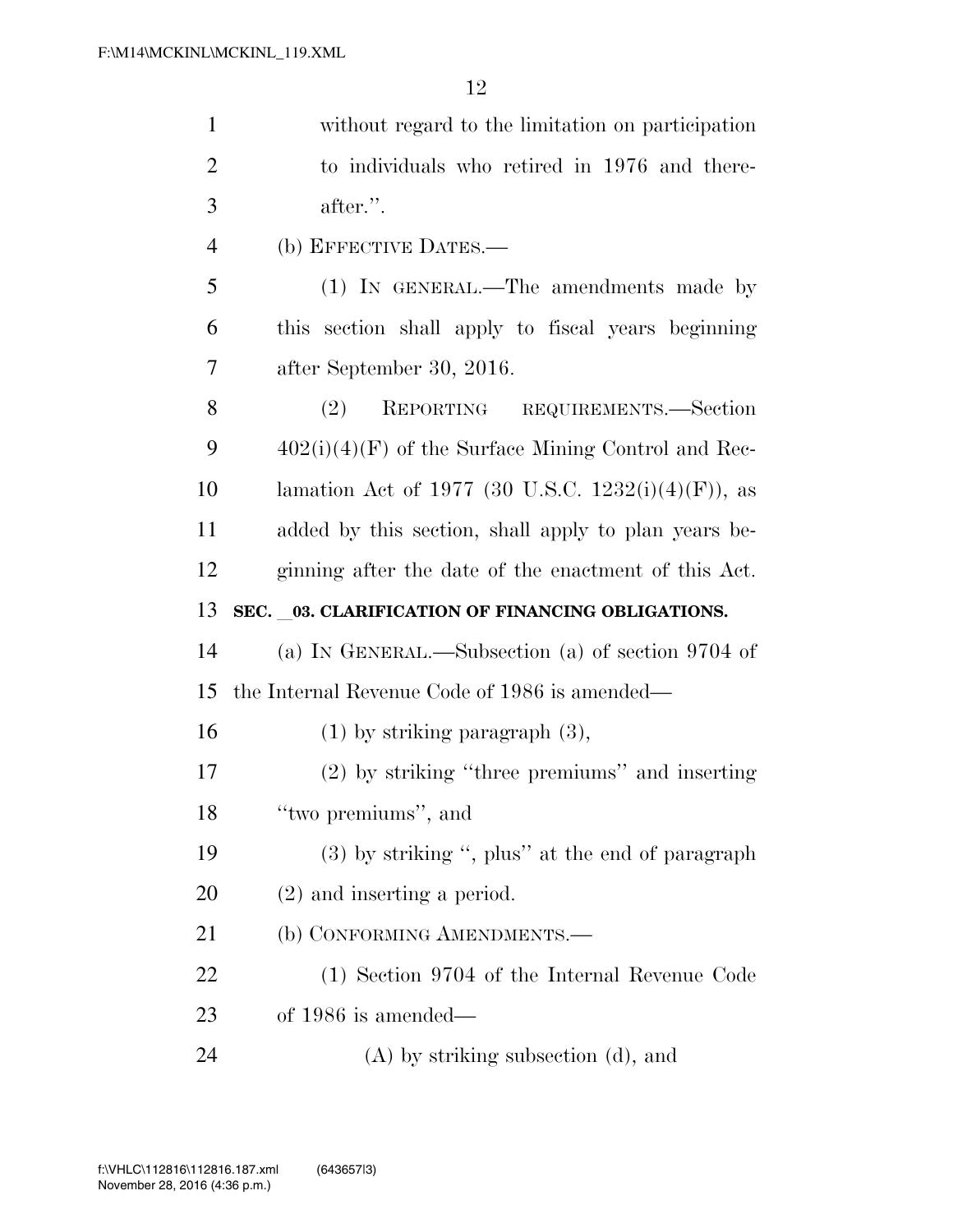| $\mathbf{1}$   | (B) by redesignating subsections<br>(e)                    |
|----------------|------------------------------------------------------------|
| $\overline{2}$ | through (j) as subsections (d) through (i), re-            |
| 3              | spectively.                                                |
| $\overline{4}$ | $(2)$ Subsection $(d)$ of section 9704 of such             |
| 5              | Code, as so redesignated, is amended—                      |
| 6              | $(A)$ by striking "3 separate accounts for                 |
| 7              | each of the premiums described in subsections              |
| 8              | $(b)$ , $(c)$ , and $(d)$ " in paragraph $(1)$ and insert- |
| 9              | ing "2 separate accounts for each of the pre-              |
| 10             | miums described in subsections (b) and $(e)$ ,             |
| 11             | and                                                        |
| 12             | (B) by striking "or the unassigned bene-                   |
| 13             | ficiaries premium account" in paragraph                    |
| 14             | (3)(B).                                                    |
| 15             | (3) Subclause (I) of section $9703(b)(2)(C)(ii)$ of        |
| 16             | Code is<br>amended by striking<br>such                     |
| 17             | "9704(e)(3)(B)(i)"<br>inserting<br>and                     |
| 18             | "9704(d)(3)(B)(i)".                                        |
| 19             | (4) Paragraph (3) of section $9705(a)$ of such             |
| 20             | Code is amended—                                           |
| 21             | (A) by striking "the unassigned beneficiary                |
| 22             | premium under section $9704(a)(3)$ and" in sub-            |
| 23             | paragraph $(B)$ , and                                      |
| 24             | (B) by striking "9704(i)(1)(B)" and in-                    |
| 25             | serting "9704(h)(1)(B)".                                   |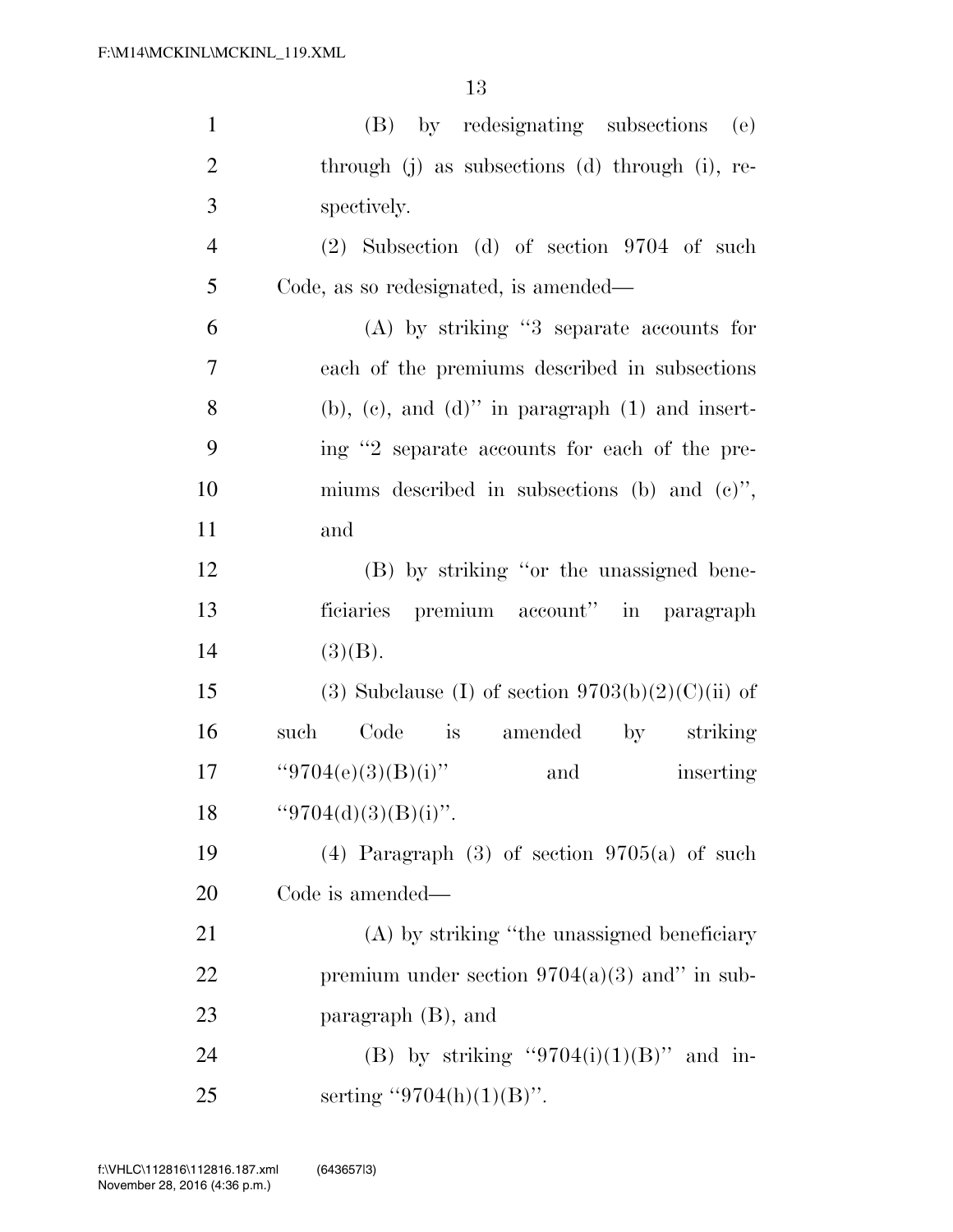| $\mathbf{1}$   | $(5)$ Paragraph $(2)$ of section $9711(c)$ of such      |
|----------------|---------------------------------------------------------|
| $\overline{2}$ | Code is amended—                                        |
| 3              | (A) by striking "9704(j)(2)" in subpara-                |
| $\overline{4}$ | graph $(A)(i)$ and inserting "9704(i)(2)",              |
| 5              | (B) by striking "9704(j)(2)(B)" in sub-                 |
| 6              | paragraph (B) and inserting " $9704(i)(2)(B)$ ",        |
| 7              | and                                                     |
| 8              | (C) by striking "9704(j)" and inserting                 |
| 9              | "9704(i)".                                              |
| 10             | $(6)$ Paragraph $(4)$ of section 9712 $(d)$ of such     |
| 11             | Code is amended by striking " $9704(j)$ " and inserting |
| 12             | " $9704(i)$ ".                                          |
|                |                                                         |
| 13             | (c) ELIMINATION OF ADDITIONAL BACKSTOP PRE-             |
| 14             | $MIUM$ .                                                |
| 15             | $(1)$ IN GENERAL.—Paragraph $(1)$ of section            |
| 16             | $9712(d)$ of the Internal Revenue Code of 1986 is       |
| 17             | amended by striking subparagraph $(C)$ .                |
| 18             | (2) CONFORMING AMENDMENT.—Paragraph (2)                 |
| 19             | of section $9712(d)$ of such Code is amended—           |
| 20             | $(A)$ by striking subparagraph $(B)$ ,                  |
| 21             | (B) by striking ", and" at the end of sub-              |
| 22             | paragraph (A) and inserting a period, and               |
| 23             | (C) by striking "shall provide for-" and                |